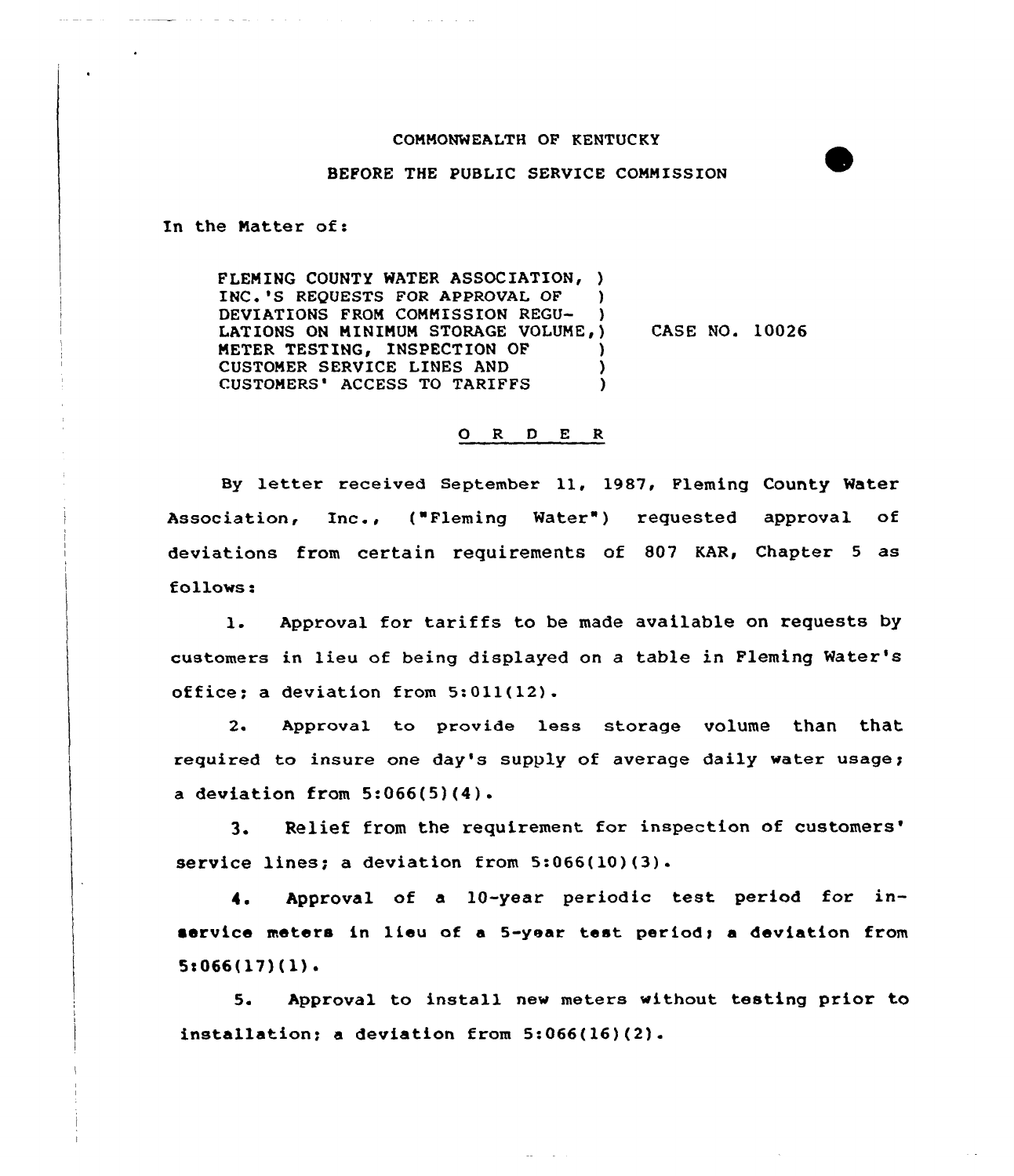Fleming Water also requested approval to compound the six percent interest it pays on customers' deposits until such time as it could be applied to a final bill with any balance refunded to the customer at that time. In the absence of a demand for payment by the customer, Fleming Water may allow the interest to run or pay it voluntarily as a credit to the customers' account.<sup>1</sup> This is a statutory matter per KRS 278.460 from which no deviations can be granted by the Commission.

Fleming Water's response to the Order entered December 9, 1987, requesting additional information has been filed. The information filed is a part of the record in this matter and has been considered by the Commission in the determinations made herein.

The information submitted shows that Fleming Water's distribution system receives water from three separate sources of supply: the City of Flemingsburg, Western Fleming County Water District and Rowan Water, Inc. This unusual multi-source of supply situation greatly reduces the possibility for a simultaneous interruption of supply to all of Fleming Water's 1,245 customers. The area served by Fleming Water represents approrimately 70 percent of the area of Fleming County. The City and the District serve the western area of the County.

 $-2-$ 

 $\mathbb{R}^n$ 

<sup>1</sup> In Commonwealth v. Kentucky Power and Light Company, 257 Ky.  $66, 77$  S.W.2d  $395$  (1934), the court held that a utility must pay the interest or credit the customer's bill annually if <sup>a</sup> demand is made by the customers.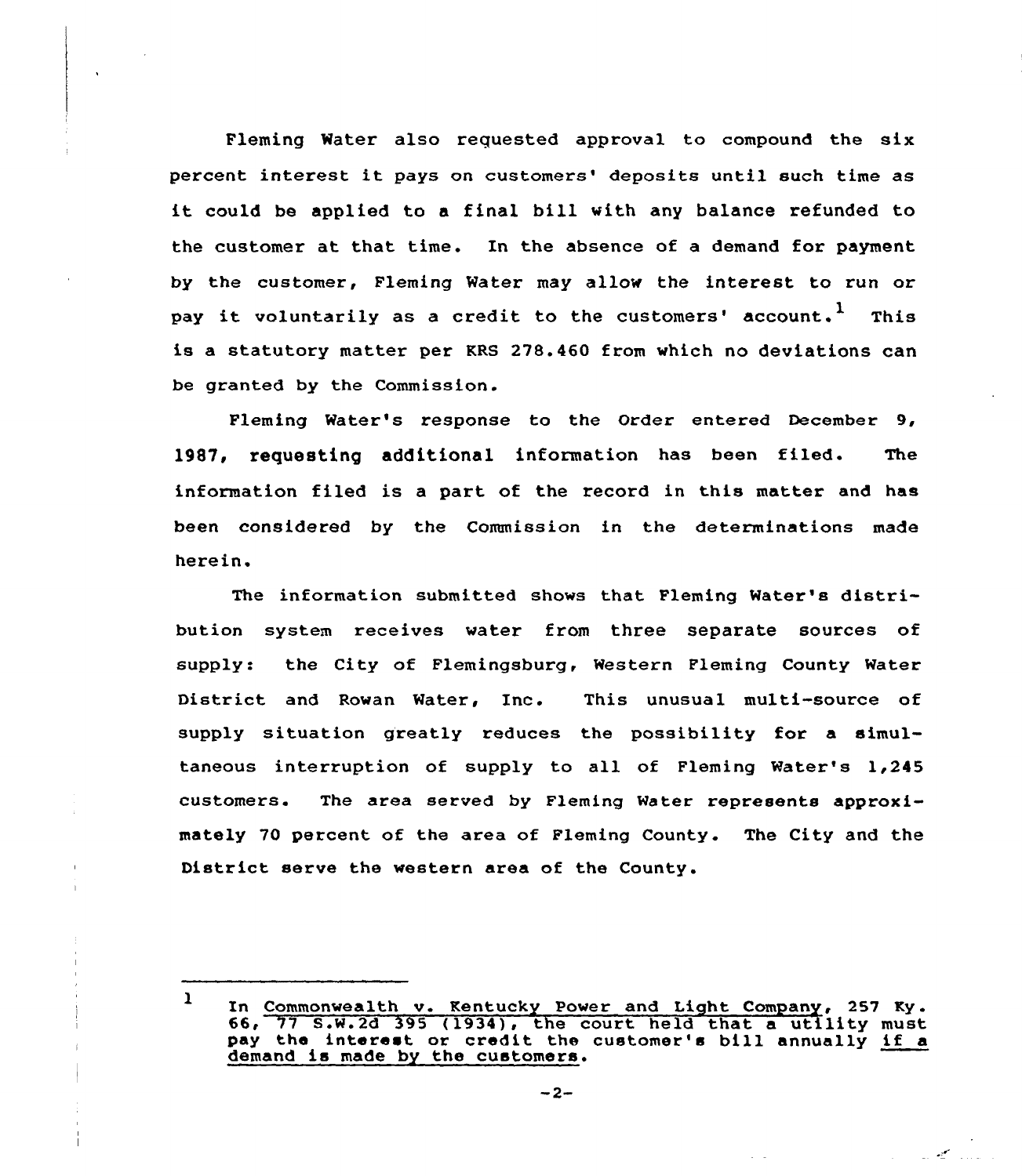The request for permission to install new meters without testing per 5:066(16}(2) by Fleming Water is considered herein as a request per 5:006(13)(2) for approval of the testing performed by the meter manufacturer. Two requirements must be met before the Commission will grant its approval: (1} certification of the meter manufacturers' test facilities and procedures by the Commission, and (2) the receipt of a letter from Fleming Water notifying the Commission of its intention to use the meter test data supplied by its meter manufacturer. Upon receipt of Fleming Water's notification of intent to use Rockwell's test data, the Commission's approval will be granted for 5/S-inch through 2-inch meters manufactured and tested by Rockwell's Uniontown, Pennsylvania plant. Rockwell meters, at present, represent about 90 percent of Fleming Water's meters. The Badger and Kent meter testing facilities, as of the date of this Order, have not been certified by the Commission and no approval for use of their test facilities can be granted.

The Commission, after consideration of the record in this matter and being advised, is of the opinion and finds that:

1. Fleming Water should be allowed to deviate from 807 KAR 5:011, Section 12, to the extent that a separate table or desk for the display of effective utility tariffs, Kentucky Revised Statutes applicable to the utility, and the Commission's rules and regulations need not be provided. However, each of these should be kept available at the utility's office, and <sup>a</sup> large placaxd stating that they are available for review upon request should be posted in a prominent manner. While there is no objection to the

 $-3-$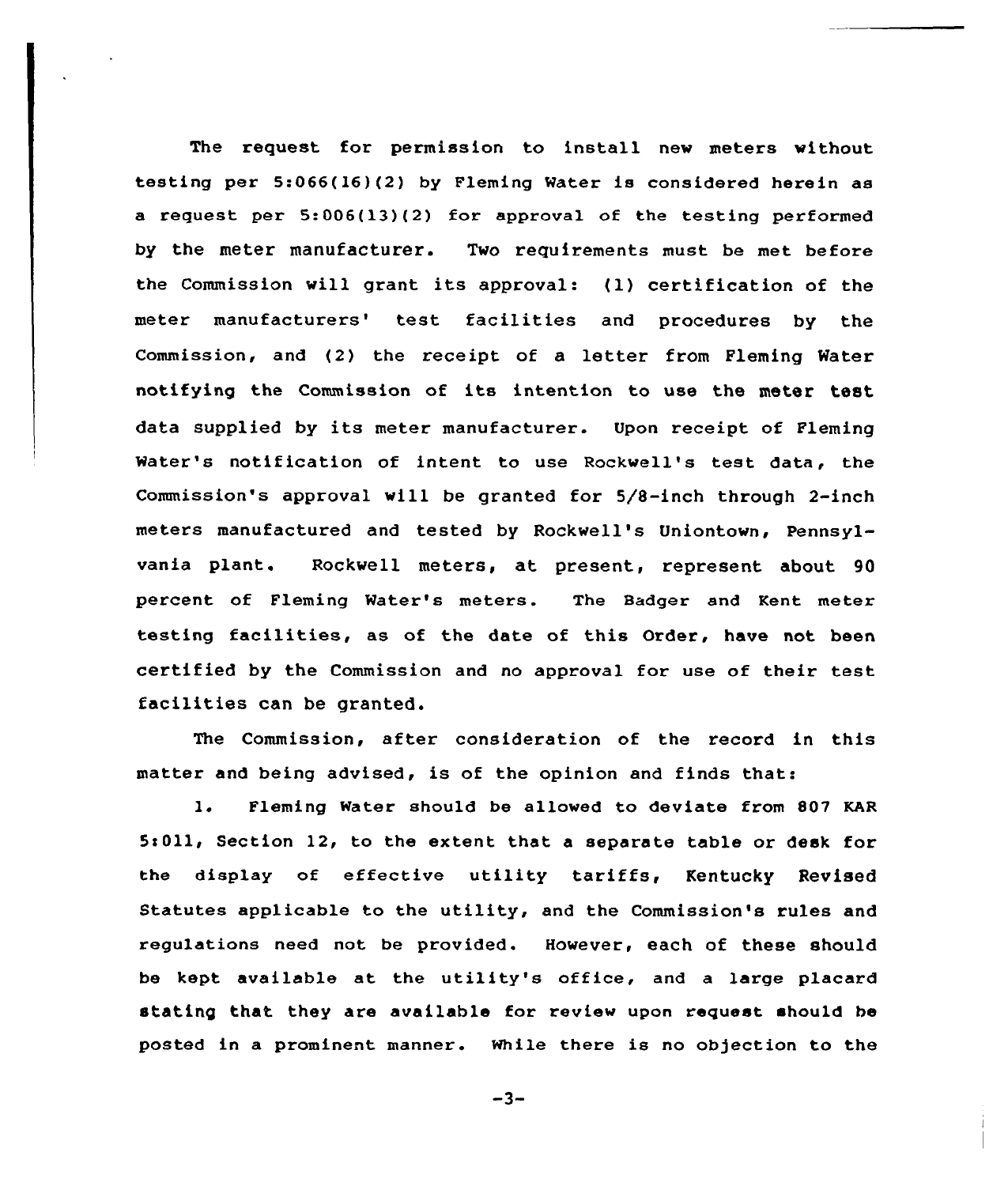hanging of <sup>a</sup> framed copy of the tariff with a similar notice typed at the bottom, it is not sufficient, and the placard should be posted in addition.

2. Fleming Water should be allowed a deviation from 5t066(5)(4) through February 28, 1991. This should allow sufficient time for the securing of financing and construction of additional storage. Fleming Water's total storage capacity is 205,000 gallons and includes two storage tanks with capacities of 187,000 gallons and 18,000 gallons. Average daily usage for 1987 was approximately 252,000 gallcns; the maximum usage was approximately 412,000 gallons; and the minimum usage was approximately 215,000 gallons. Thus, the storage deficiency was approximately 47,000 gallons based on average daily usage; 207,000 gallons based on maximum usages and a deficiency of 10,000 gallons based on minimum usage. Fleming Water has projected its average daily deficiency at 149,000 for 1990. The deviation allowed herein is, however, based on the 1987 average deficiency of 47,000 gallons.

3. Fleming Water should be granted <sup>a</sup> deviation from subsection 5:066(10)(3). This deviation provides relief from inspection of new customers' service lines. State Plumbing Inspectors are responsible for such inspections per KRS 318 which exempts farmsteads. Fleming Water, however, has customers' service lines for farmsteads inspected by State Plumbing Inspectors through use of a waiver of exemption signed by such customers.

4. Fleming Water''s request for <sup>a</sup> periodic test period of 10-years for customers' service meters - a deviation from

 $-4-$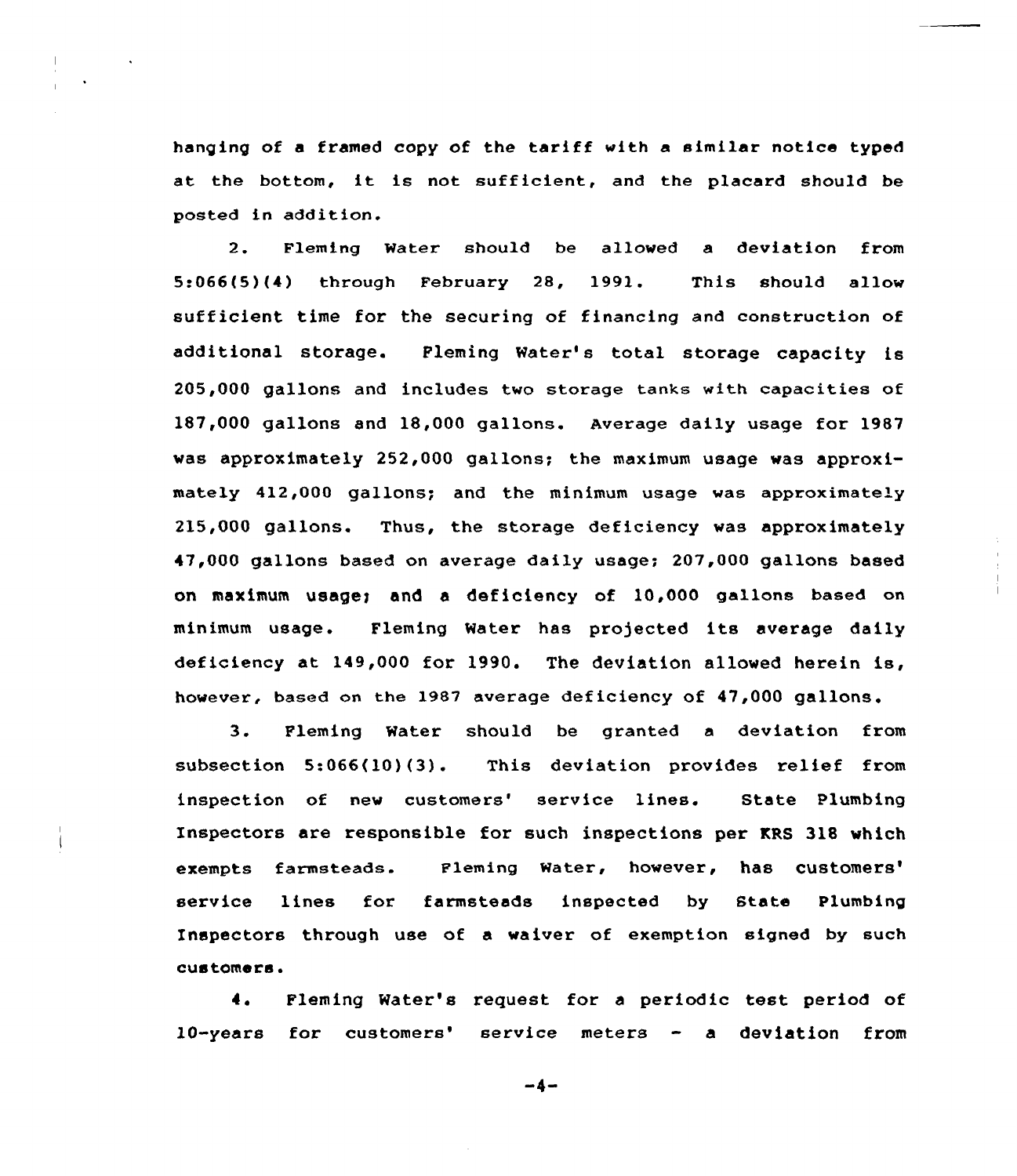subsection 5:066(16)(2) should be denied. The periodic test period required by  $5:066(16)(2)$  should remain in effect for Fleming Water until it provides sufficient evidence to justify changes to the required test periods. The information supplied by Fleming Water shows that it was not in compliance with subsection 5:066(16)(2) until 1987. Fleming Water will need <sup>4</sup> more years in the performance of periodic tests at the rate of <sup>20</sup> percent of its meters per year to accomplish one round of periodic tests on all its meters. Until this has been accomplished, Fleming Water has no basis fox xequesting <sup>a</sup> deviation from subsection 5:066(16)(2).

IT IS THEREFORE ORDERED that:

1. Fleming Water be and hereby is granted a deviation from 807 KAR 5:011, Section 12 in accordance with the provisions of Finding Number 1 herein.

2. Fleming Water be and hereby is granted a limited deviation through February 28, 1991, from 807 KAR 5:066, subsection (5)(4) regarding storage volume of less than one day's average usage.

3 <sup>~</sup> Fleming Hater be and hereby is granted a deviation from 807 KAR 5:066, Subsection (10)(3) regarding inspections of customers' service lines per Finding Number 3 herein.

4. Fleming Water's request for a deviation from 807 KAR 5c066, Subsection (16)(2) regarding changes to the periodic test period for its customers' meters be and hereby is denied per Finding Number <sup>4</sup> herein.

 $-5-$